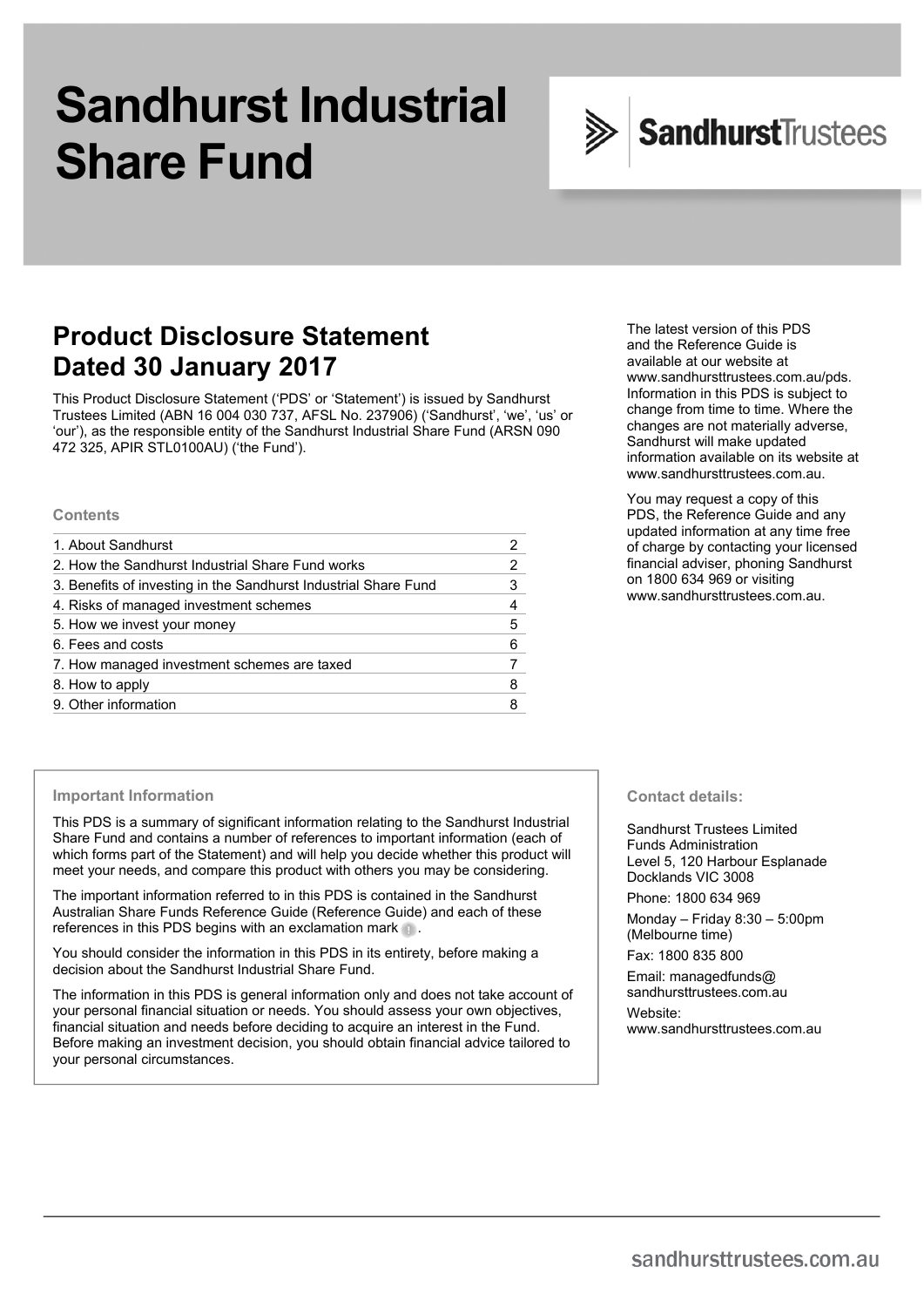# **1. About Sandhurst**

Sandhurst is the Fund's responsible entity. Sandhurst is responsible for overseeing the Fund's operation, selecting and monitoring the Fund's investment managers, and managing and administering the Fund in the best interests of investors.

Sandhurst is a wholly owned subsidiary of Bendigo and Adelaide Bank Limited (ABN 11 068 049 178, AFSL No. 237879) and is part of the Bendigo and Adelaide Bank Group, which comprises Bendigo and Adelaide Bank Limited (the Bank) and its related entities.

Sandhurst, formed in 1888, has assisted Australian families with their financial needs for more than 125 years. Sandhurst is a highly experienced provider of investment solutions and trustee services that create, enhance and protect wealth. Sandhurst offers a wide range of products and services including investment and funds management, superannuation, commercial loans, access to funeral bonds, the management of estates and trusts, and the provision of corporate trustee and custodial services. Sandhurst embraces a prudent investment philosophy and is committed to delivering high quality investment solutions.

Sandhurst manages the Fund's cash and short term securities. Sandhurst is an experienced manager of such assets, with a high quality investment team committed to delivering value-added performance to investors.

Sandhurst selects investment managers on the basis of quantitative and qualitative factors, including performance, experience, investment strategy and key personnel. As at the date of this PDS, Sandhurst has selected Investors Mutual Limited ('IML') (ABN 14 078 030 752, AFSL No. 229988) as an investment manager to manage the Fund's investment in shares listed on the Australian Securities Exchange (ASX). Sandhurst reviews the performance of the Fund's investment manager on a regular basis and, as a part of its investment review process, may replace the investment manager or appoint additional investment managers at any time without notice.

# **2. How the Sandhurst Industrial Share Fund works**

#### **Structure**

The Fund is a registered managed investment scheme. whereby your money is pooled with other investors' money. Sandhurst invests this money on behalf of all the Fund's investors. This means that you have access to certain investments that you may not otherwise be able to access on your own. The ASIC website www.moneysmart.gov.au has more information on managed investment schemes.

The Fund is established under a constitution (Constitution), which sets out your rights and the powers and responsibilities of Sandhurst. You can obtain a copy of the Constitution free of charge by contacting us.

Under the Corporations Act 2001 (Corporations Act), the Fund is required to have a compliance plan lodged with ASIC. The compliance plan is audited annually and sets out measures that Sandhurst will implement to ensure that the Fund's operation complies with the Corporations Act and the Constitution.

#### **About units and unit pricing**

The Fund is unitised, meaning that when you invest in the Fund, you purchase units that represent a beneficial interest in the Fund's assets (but not in any particular underlying asset).

The unit price is calculated each business day (i.e. any day that is not a weekend or a public holiday in Melbourne, Victoria) by dividing the Fund's net asset value by the number of units on issue, and is adjusted for transaction costs

including the buy/sell spread (see section 6 'Fees and costs' in this PDS for further information). Valuations are conducted at any time determined by Sandhurst, at regular intervals appropriate to the nature of the property, and such times as required in the Constitution. The unit price will vary as the market value of the assets in the Fund rises or falls.

Sandhurst has adopted a unit pricing policy setting out the principles which we apply when exercising unit pricing discretions under the Constitution. You can request a copy of the policy and other documents relating to unit pricing discretions free of charge by calling Sandhurst.

#### **Applications and withdrawals**

You can make applications and withdrawals at any time, subject to the following minimum requirements (which Sandhurst may change at its discretion):

| Minimum initial investment    | \$2,000                                                                 |
|-------------------------------|-------------------------------------------------------------------------|
| Minimum additional investment | \$100 or a minimum of<br>\$50 per month via the<br>regular savings plan |
| Minimum withdrawals           | \$1,000                                                                 |
| Minimum switches              | \$500                                                                   |
| Minimum investment balance    | \$2,000                                                                 |

Note: Sandhurst may accept lesser amounts at its discretion.

Sandhurst will retain any interest earned on application money before it is paid into the Fund.

#### **Initial investment**

To acquire units in the Fund, you will need to complete an Application Form. If a completed Application Form is received and accepted before 12 noon Melbourne time on a business day, the application will be processed using the Fund's application price calculated as at the close of business on that day. Otherwise, the following business day's application price will be used (these conditions also apply to additional investments – see below). Payment can be made by cheque or direct debit (if using direct debit, you will need to complete the relevant section of the Application Form) or other method acceptable to Sandhurst. In certain circumstances, Sandhurst reserves the right to refuse an application or accept only part of an application or change processing times. The Application Form is available from our website at www.sandhursttrustees.com.au/forms.

#### **Additional investments**

You can increase your investment by acquiring units in the Fund at any time, with payment made by BPAY®, cheque, direct debit or other method acceptable to Sandhurst. Units will be issued in accordance with the initial investment timings listed above. You should obtain a copy of the most up-to-date PDS when making additional investments, as the investment will be made on the terms of the most up-to-date PDS. In certain circumstances, Sandhurst reserves the right to refuse an additional investment or accept only part of an additional investment (for example, if the Fund is closed to additional investments) or change processing times.

The Investment Contribution Form is available from our website at www.sandhursttrustees.com.au/forms.

® Registered to BPAY Pty Ltd ABN 69 079 137 518

#### **Regular savings plan**

The Fund offers a regular savings plan with a minimum investment of \$50 per month. Simply complete this election on your Application Form, or alternatively, you can establish a regular savings plan at any time by completing the Investment Contribution Form available at

www.sandhursttrustees.com.au/forms and nominate your contribution amount.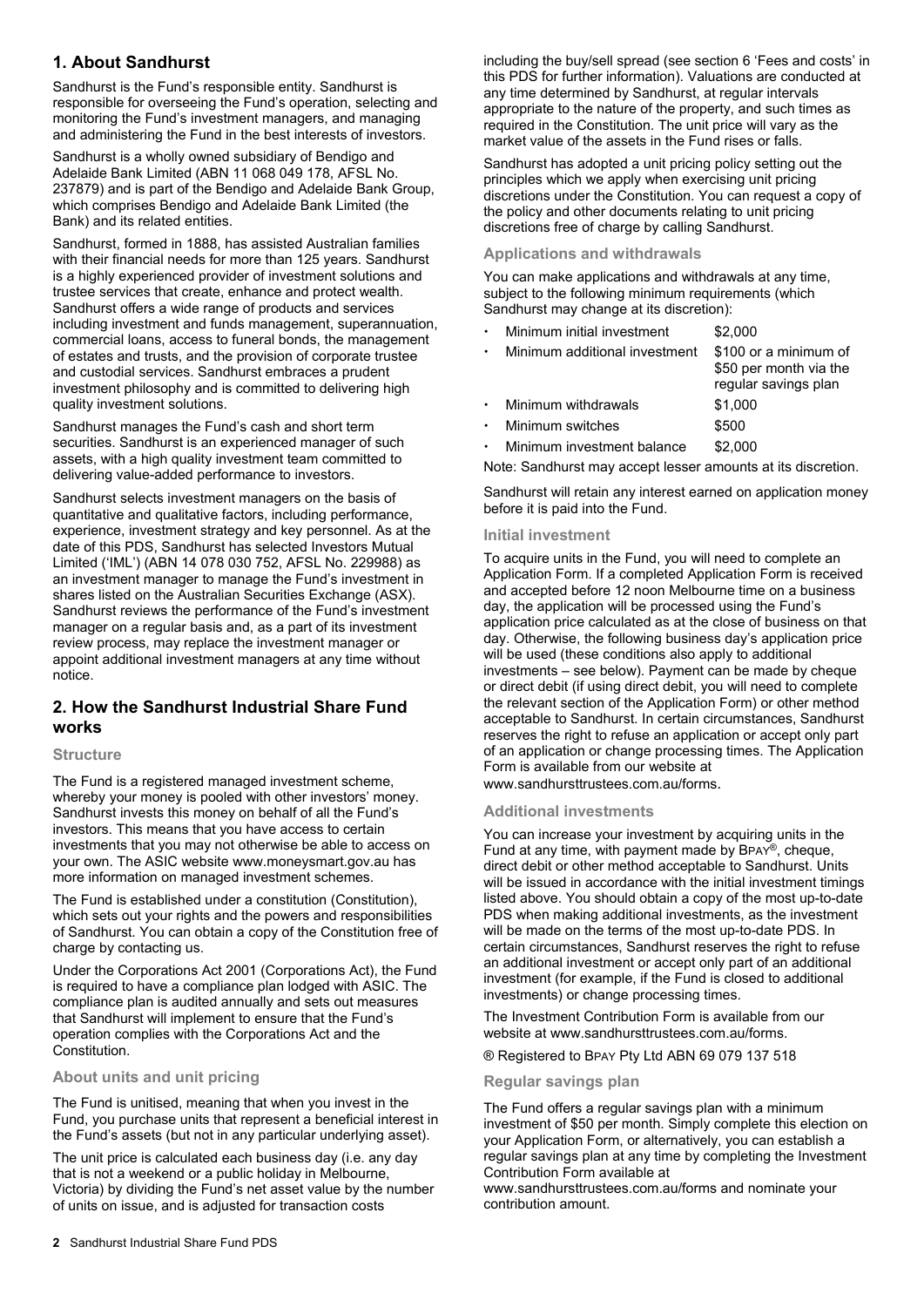#### **Withdrawal requests**

You can decrease your investment by withdrawing some or all of your units by sending Sandhurst a completed Withdrawal Form. If your Withdrawal Form is received and accepted before 12 noon Melbourne time on a business day, the withdrawal will be processed using the Fund's withdrawal price calculated as at the close of business on that day. Otherwise, the following business day's withdrawal price will be used. If you make a withdrawal request which would result in your investment balance falling below \$2,000 Sandhurst may, at its discretion, treat your withdrawal request as relating to all of your remaining units in the Fund.

The Withdrawal Form is available from our website at www.sandhursttrustees.com.au/forms.

After Sandhurst has received and accepted a completed Withdrawal Form, withdrawals are normally paid within 5 business days of the withdrawal date (however, the Fund's Constitution allows up to 30 days or such longer period as Sandhurst determines in certain circumstances). Withdrawals will be credited directly to your nominated account or a cheque can be sent to you upon request.

In extraordinary circumstances, Sandhurst reserves the right to suspend withdrawals from the Fund, such as if in the reasonable opinion of Sandhurst, it is in the best interests of investors as a whole to do so. In some circumstances, such as when there is a freeze on withdrawals, you may not be able to withdraw your units in the Fund within the usual period for withdrawal requests. Sandhurst reserves the right to change processing times.

#### **Minimum investment balance**

If the current value of your investment falls below the minimum investment balance of \$2,000, Sandhurst may at its discretion, by giving at least 30 days' notice, redeem your interests in the Fund and pay the proceeds to you.

#### **Switching and transfers**

You may switch from the Fund to other funds within the Australian Share Funds or Sandhurst Diversified Funds product suites or to the Bendigo Socially Responsible Growth Fund. When you request a switch, we will redeem your existing units in the Fund at the next available redemption price and we will use the proceeds to buy units in the new fund at the relevant application price. There is currently no charge for switching between funds, however buy/sell spreads do apply. Switching from one fund to another fund may give rise to tax consequences and it is recommended that you check the tax implications with your accountant or financial adviser before switching.

When making a switch the minimum balance and transaction amounts of the respective funds must be met. You should obtain a copy of the most up-to-date product disclosure statements for each fund when requesting a switch, as the switch will be made on those terms. These documents and the Switch Form are available from our website at www.sandhursttrustees.com.au/forms.

You can also transfer your units in the Fund to another person. To discuss what is required for a transfer, please contact us on 1800 634 969.

#### **Income distributions**

The Fund may earn income such as dividends and interest, as well as net realised capital gains on the sale of underlying assets, and it is Sandhurst's intention that the full amount of the Fund's taxable income in each financial year be distributed to investors. Distributions are calculated half yearly as at 30 June and 31 December, and normally paid within 2 months.

Your entitlement to distributions is calculated by dividing the total distribution amount by the total number of units on issue at the distribution date, and multiplying the result by the number of units you hold on that date. If you withdraw units prior to the distribution date, you will not receive any distribution for the period you held those units in the relevant distribution period. However, the Fund's unit price will incorporate the distribution entitlement up to the withdrawal date.

You can choose to have your distributions:

- reinvested in further units in the same Fund; or
- paid to you by direct credit to your nominated account.

If you do not make a choice, or if a direct credit rejection occurs, then your distributions will be automatically reinvested by acquiring additional units in the Fund at the unit price applicable at the end of the relevant distribution period (the buy/sell spread does not apply to reinvested distributions). You can change your choice for receiving distribution payments by advising Sandhurst at least 10 business days before the end of the relevant distribution period. Otherwise, the change to your distribution instructions will not occur until after the next distribution is paid. Please note that distributions will not be paid by cheque.

> You should read the important information about 'Acquisition and disposal of units' before making a decision. Go to section 1 of the Reference Guide at www.sandhursttrustees.com.au/pds. The material relating to the 'Acquisition and disposal of units' may change between the time when you read this Statement and the day when you acquire the product.

# **3. Benefits of investing in the Sandhurst Industrial Share Fund**

The significant features and the significant benefits of the Fund include:

- **Access to growth assets:** The Fund provides access to high growth assets with the potential for long term growth via an actively managed portfolio of ASX listed industrial shares. The Fund provides access to investment opportunities and markets that may not be accessible to all investors.
- **Access to a leading professional investment manager:** Sandhurst has selected IML to manage the Fund's ASX listed industrial share assets. IML is a highly regarded investment manager that specialises in managing Australian shares using a disciplined value-based approach. This means that IML seeks to invest in reasonably priced companies that show potential to deliver growing earnings.
- **Capital growth and income:** The Fund is designed to be a long term investment that aims to deliver income and capital growth by investing in assets identified by IML as being undervalued. If you choose to reinvest your distributions you can benefit from the power of compounding, which allows you to generate returns on your reinvested distributions to optimise your investment earnings over the long term.
- **Ready-made diversification:** This Fund gives you the opportunity to broaden your exposure across a range of diversified ASX listed industrial share investments, allowing you to moderate the volatility of your investment risk and return over the long term.
- **A simple and convenient way to invest:** The Fund is designed to make investing easy for you. We handle all the investment decisions, paperwork and administration, and provide you with regular information and reporting on your investment. Our application process is straightforward and our friendly staff are on hand to assist you with any queries regarding your investment.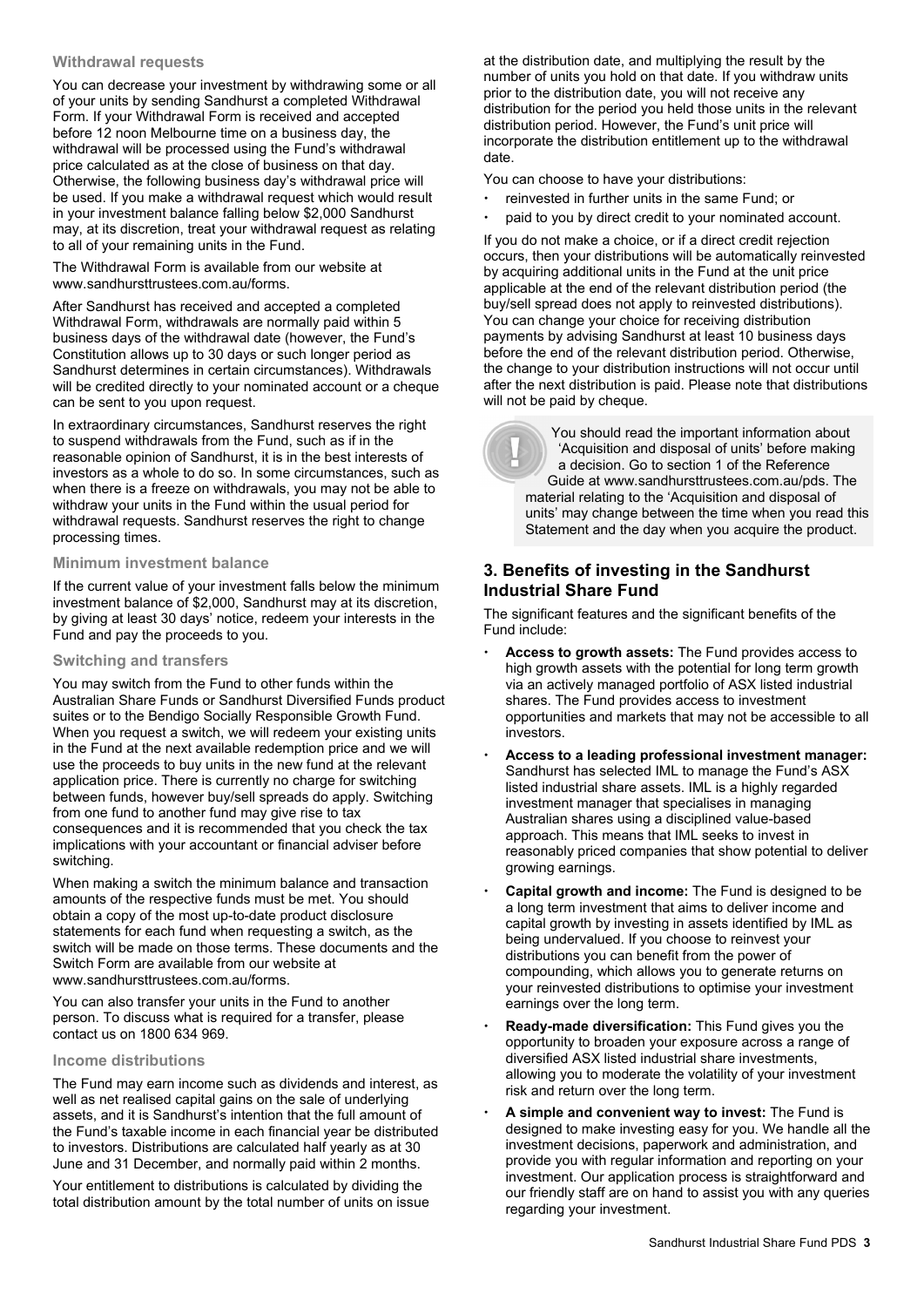- **Flexible ways to invest:** The Fund offers a low initial investment and flexible ways to add to your investment. You can increase your investment at any time by using BPAY, direct debit or cheque. The Fund also offers the convenience of a regular savings plan so you can add to your investment on a regular basis with as little as \$50 per month. Regular investments can be deducted straight from your bank account.
- **A responsible entity with a proven record:** Sandhurst aims to create wealth for investors by employing a disciplined and conservative approach to managing quality investments.

The Fund aims to provide a simple, cost-effective solution to help you save for your future.

#### **4. Risks of managed investment schemes**

The purpose of this section is to inform you of the types of significant risks that may apply to an investment in the Fund and is a summary only. It does not purport to be a comprehensive statement of all the risks.

All investments carry risk. Different investment strategies may carry different levels of risk, depending on the assets that make up the investment strategy. Generally, assets with the highest long-term returns may also carry the highest level of short-term risk.

The significant risks of investing in the Fund are summarised as follows:

- **Individual investment risk:** Investments made by the Fund will fluctuate in value, meaning that they can, and do, fall in value for many reasons. This is an inherent risk associated with all managed funds. Sandhurst aims to reduce investment risk by selecting IML to invest in a diversified portfolio of ASX listed industrial shares. IML undertakes thorough analysis and research of all industrial share assets held by the Fund.
- **Market and political risk:** The Fund may be impacted either directly or indirectly by market and/or political risk. Factors that may influence the market include economic, technological, political, taxation, country, legal conditions and market sentiment. The Fund mitigates market and political risks through appointing IML as investment manager IML conducts research and analysis to form a view on these risks and by diversifying the Fund's investments.
- **Fund risk:** The Fund could be terminated, the fees and expenses could change, Sandhurst could be replaced as the responsible entity, the investment managers could be replaced, and other key personnel could change. Sandhurst aims to minimise fund risk by operating within established operational risk and compliance structures, monitoring how fund risks may impact on the Fund and by acting in the best interests of investors.
- **Derivatives risk:** The Fund may use derivatives from time to time for both gaining and hedging exposure to assets and/or asset classes. Derivatives risk includes the value of derivative positions not moving in line with the movement in the underlying asset, potential illiquidity of the derivative, and the Fund being unable to meet payment obligations in relation to derivative contracts. Although this risk cannot be eliminated, Sandhust has, and IML is required to have, procedures in place to govern the use of derivatives.
- **Liquidity risk:** The Fund's assets may not be able to be converted into cash in a timely manner in order to pay withdrawal requests. Sandhurst manages liquidity risk by predominantly investing in listed securities that ordinarily can be readily converted into cash.
- **Counterparty risk:** Counterparty risk represents the loss that would be recognised if counterparties (i.e. the other parties to the contracts such as securities dealers or derivative counterparties) fail to perform as contracted. Sandhurst has managed this risk by choosing IML, an appropriate and reputable investment manager. IML as the Fund's investment manager is also responsible for managing this risk.
- **Investment manager risk:** As IML has been appointed as the investment manager, the Fund's performance is dependent upon IML's performance. Sandhurst monitors IML's performance on an ongoing basis. In the event that IML fails to meet any of its obligations, Sandhurst may replace IML with another investment manager.
- **Regulatory risk:** Investment performance may be affected by changes to government policies, regulations and taxation laws.

The significant risks of investing in managed investment schemes include that:

- the value of investments will vary over time;
- the level of returns will vary and future returns may vary from past returns;
- returns are not guaranteed and you may lose some of your money;
- laws affecting managed investment schemes may change in the future; and
- the level of risk for you will vary depending on a range of factors including, age, investment time frames, where other parts of your wealth are invested and your risk tolerance.

The performance of the Fund is regularly monitored to assess whether the investment policy and the objectives of the Fund are being met. However, we do not guarantee future profitability, Fund returns, distributions or return of capital.

You should consult with your financial adviser if applicable, to properly understand the risks associated with the Fund and your attitude to investment risk.

Sandhurst, the Bank and its related entities do not guarantee the repayment of capital invested, the payment of income or the Fund's investment performance. An investment in the Fund does not represent a deposit with, or a liability of Sandhurst, the Bank or its related entities. The Bank does not stand behind or guarantee the performance of Sandhurst or the Fund.

Sandhurst is not an authorised deposit-taking institution within the meaning of the Banking Act 1959.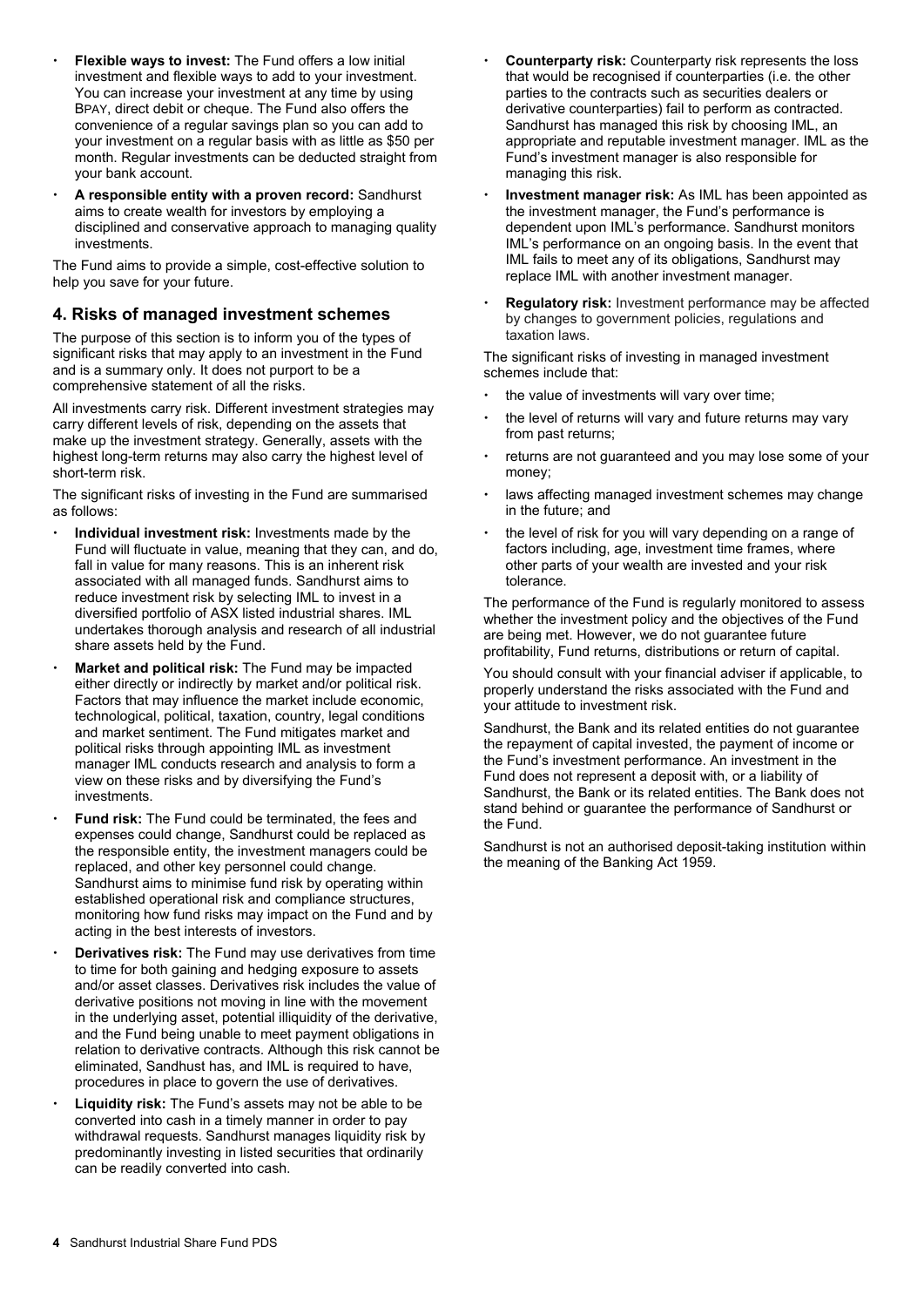### **5. How we invest your money**

The Fund offers a single investment option.

Sandhurst aims to create wealth for investors by providing simple and professionally managed investment opportunities.

The Fund is an 'active' fund, meaning that the investment manager selects assets based on changing market conditions, with the aim of achieving the Fund's investment return objective.

The Fund invests directly in a pool of ASX listed industrial shares (excluding resource shares) selected and managed by IML. The Fund may also hold unlisted shares from time to time where those shares are expected to list on the ASX within 12 months of making the investment. Sandhurst manages the cash and short term securities component of the Fund.

**Warning:** When choosing whether to invest in the Fund, you should consider:

- the likely investment return;
- the risk; and
- your investment timeframe.

**Labour standards, or environmental, social or ethical considerations** 

Sandhurst does not take into account labour standards or environmental, social or ethical considerations in the selection of investment manager(s) for the Fund or the selection, retention or realisation of investments relating to the Fund. IML, the investment manager of the Fund, does not currently take into account any labour standards or any environmental, social or ethical considerations in the selection, retention or realisation of investments relating to the Fund. However, IML is a signatory of the UN Principles for Responsible Investment, and therefore may consider these factors when they are expected to have a material financial impact on any individual investment.

#### **Sandhurst Industrial Share Fund**

| <b>Investment</b><br>return<br>objective                               | To deliver investment returns before fees above the<br>S&P / ASX 300 Industrial Accumulation Index on a<br>rolling four year basis.                                                                                                                                                                                                                                                       |     |      |  |
|------------------------------------------------------------------------|-------------------------------------------------------------------------------------------------------------------------------------------------------------------------------------------------------------------------------------------------------------------------------------------------------------------------------------------------------------------------------------------|-----|------|--|
| <b>Investment</b><br>strategy                                          | To invest in a diversified portfolio of quality ASX<br>listed industrial shares (excluding resource shares)<br>where the assets are identified by IML as being<br>undervalued.                                                                                                                                                                                                            |     |      |  |
|                                                                        |                                                                                                                                                                                                                                                                                                                                                                                           | Min | Max  |  |
|                                                                        | Australian shares (industrial)                                                                                                                                                                                                                                                                                                                                                            | 80% | 100% |  |
|                                                                        | Cash and short term<br>securities                                                                                                                                                                                                                                                                                                                                                         | 0%  | 20%  |  |
| <b>Strategic</b><br>asset class<br>allocation                          | The strategic asset class allocation provides an<br>indication of the intended holdings and actual<br>holdings may be higher or lower.<br>While the assets of the Fund are predominantly<br>invested in listed shares, up to 10% of its assets<br>may be invested in unlisted shares, where these<br>shares are expected to list on the ASX within 12<br>months of making the investment. |     |      |  |
| <b>Investment</b><br>manager                                           | In an endeavour to ensure the best possible result<br>for investors and to meet the Fund's investment<br>return objective, the performance of IML is regularly<br>monitored and assessed by Sandhurst.<br>Consequently, Sandhurst may replace the<br>investment manager from time to time without prior<br>notice to you.                                                                 |     |      |  |
| <b>Minimum</b><br>suggested<br>investment<br>timeframe                 | Recommended for at least a 5 year investment<br>period.                                                                                                                                                                                                                                                                                                                                   |     |      |  |
| <b>Type of</b><br>investor for<br>whom this<br>investment<br>is suited | This Fund is intended to suit an investor primarily<br>seeking long term capital growth and income, from a<br>diversified portfolio of ASX listed industrial shares<br>(with a limited exposure to cash and short term<br>securities).                                                                                                                                                    |     |      |  |
| <b>Risk level</b>                                                      | This Fund is considered by Sandhurst to be a high<br>risk investment.                                                                                                                                                                                                                                                                                                                     |     |      |  |
| <b>Changes to</b><br>the Fund                                          | We have the right to terminate the Fund or change<br>the Fund's investment return objective (including<br>without limitation the strategic asset class allocations<br>and investment strategy) and investment manager<br>without providing prior notice to investors in some<br>cases. We will inform investors of any material<br>changes to the Fund in accordance with the law.        |     |      |  |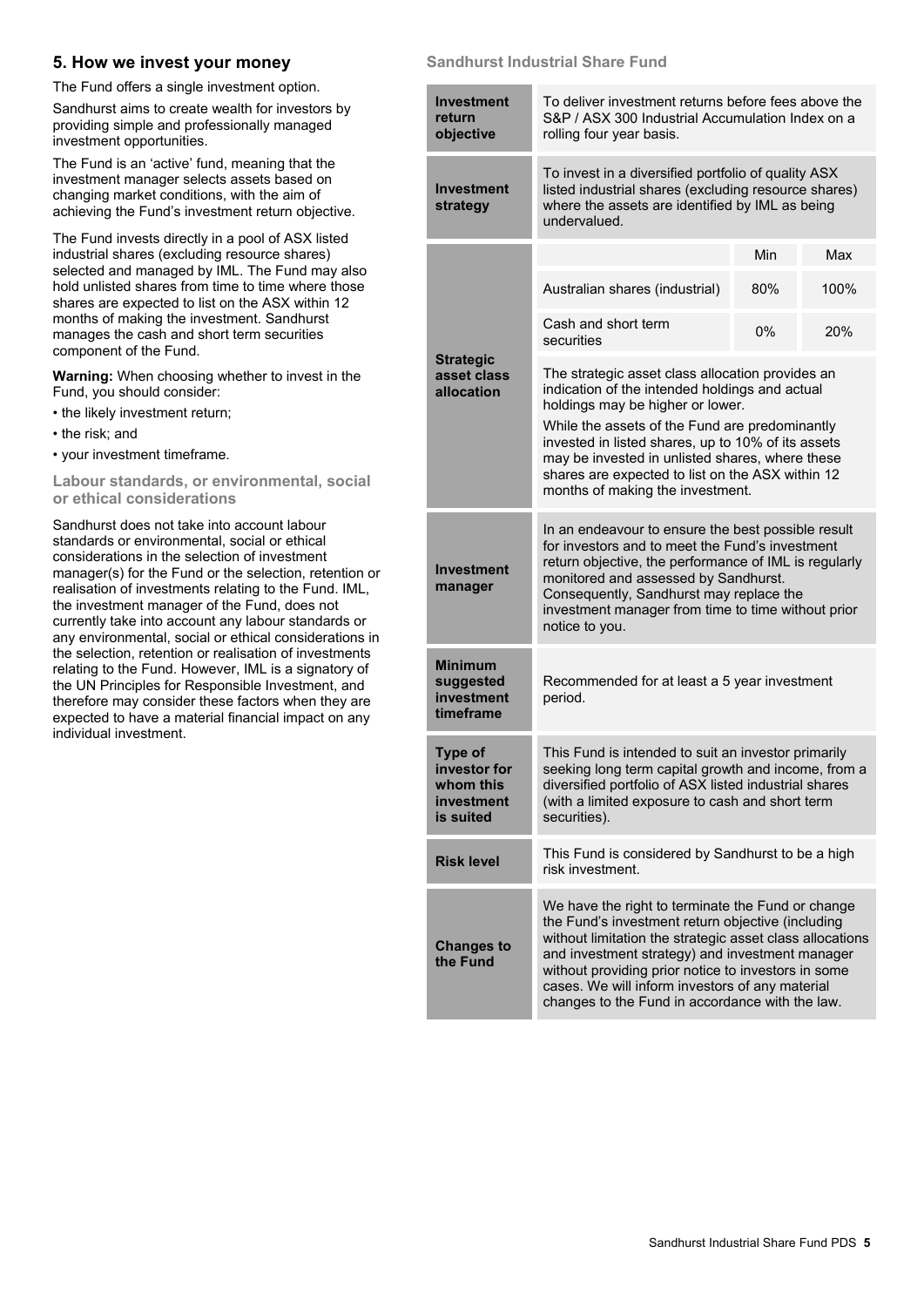# **6. Fees and costs**

#### **Did you know?**

Small differences in both investment performance and fees and costs can have a substantial impact on your long term returns. For example, total annual fees and costs of 2% of your account balance rather than 1% could reduce your final return by up to 20% over a 30 year period (for example, reduce it from \$100,000 to \$80,000).

You should consider whether features such as superior investment performance or the provision of better member services justify higher fees and costs. You may be able to negotiate to pay lower contribution fees and management costs where applicable. Ask the Fund or your financial adviser.

#### **To find out more**

If you would like to find out more, or see the impact of the fees based on your own circumstances, the **Australian Securities and Investments Commission** (**ASIC**) website (www.moneysmart.gov.au) has a managed funds fee calculator to help you check out different fee options.

ASIC Class Order [CO 14/1252] applies to this PDS.

The managed funds fee calculator on the ASIC website (www.moneysmart.gov.au) can also be used to calculate the effect of fees and costs on account balances. Taxation information is set out in section 7 of this PDS.

The following table shows the fees and other costs that you may be charged. These fees and costs may be deducted from your money, from the returns on your investment or from the assets of the Fund as a whole. The information in the table below can be used to compare costs between different simple managed investment schemes.

You should read all the information about fees and costs because it is important to understand their impact on your investment.

All the fees and costs shown in this section include stamp duty and GST less the maximum applicable reduced input tax credits unless otherwise stated.

**Warning:** Additional fees may be paid to a financial adviser if a financial adviser is consulted. Please refer to the Statement of Advice in which details of the fees are set out.

| <b>TYPE OF FEE OR COST</b>                                           | <b>AMOUNT</b>                                                                                                      |  |  |
|----------------------------------------------------------------------|--------------------------------------------------------------------------------------------------------------------|--|--|
| Fees when your money moves in or out of the Fund <sup>1, 2</sup>     |                                                                                                                    |  |  |
| Establishment fee                                                    | Nil                                                                                                                |  |  |
| Contribution fee                                                     | Nil                                                                                                                |  |  |
| Withdrawal fee                                                       | Nil                                                                                                                |  |  |
| Exit fee                                                             | Nil                                                                                                                |  |  |
| <b>Management costs</b>                                              |                                                                                                                    |  |  |
| The fees and costs for<br>managing your<br>investment <sup>2</sup> . | 2.06% p.a. of the net asset<br>value of the Fund consisting of:<br>2.05% p.a. <sup>3</sup> management<br>fee: plus |  |  |

 0.01% p.a. expense recoveries

<sup>1</sup> Transaction costs may apply in the form of a buy/sell spread. See "Transactional and operational costs" under the heading "Additional explanation of fees and costs" for more information.

2 These fees do not include amounts payable to an adviser. See "Advice fee" under the heading "Additional explanation of fees and costs" for more information.

3 This amount includes 'indirect costs' (see "Management costs" under the heading "Additional explanation of fees and costs" for more information). "Indirect costs" excludes transactional and operational costs (see "Transactional and operational costs" under the heading "Additional explanation of fees and costs" for more information).

#### **Additional explanation of fees and costs**

#### **Management costs**

Management costs are the total fees and costs incurred in managing the Fund, comprising the management fee paid to Sandhurst as responsible entity for administering the Fund, other investment-related expenses and reimbursements in relation to the Fund, amounts paid or payable for investing in the assets of the Fund, and indirect costs (excluding any transactional and operational costs, if any). Indirect costs are based on the actual costs of the past financial year.

Indirect costs are any amounts that directly or indirectly reduce the returns on the units that is paid from, or the amount or value of, the income or assets of the Fund.

Indirect costs may include management fees based on the value of assets which are paid by Sandhurst to IML as investment manager of the Fund's industrial share assets.

The Fund's Constitution allows Sandhurst to pay or recover, from the Fund, all costs, charges, expenses and outgoings reasonably and properly incurred by Sandhurst in the proper performance of its duties in administering the Fund (referred to as 'expense recoveries'). The expense recoveries are disclosed based on actual expense recoveries for the past financial year. Management costs (other than expense recoveries) are based on the latest available information as at the date of this PDS. Management costs may increase or decrease over time depending on the amounts comprising the management costs described above. The management costs are calculated on the Fund's net asset value and the management fee, which is a portion of the management costs, is accrued daily and is paid quarterly in arrears to Sandhurst from the Fund's assets as a whole. The management costs (including the management fee) are recovered from the Fund and are not directly deducted from your investment account.

#### **Performance fees**

A performance fee is an amount paid or payable, calculated by reference to the performance of the Fund. As at the date of this PDS, Sandhurst does not charge a performance fee for managing the Fund.

#### **Advice fee**

You may agree with your adviser to pay an advice fee directly from your investment to your adviser. This can take the form of an upfront fee and/or ongoing fee:

- **Upfront fee**  You can nominate any dollar amount to be deducted from your initial investment for advice provided in relation to your investment.
- **Ongoing fee**  You can nominate a fixed dollar amount to be paid to your adviser via redemption of interests from your investment on a monthly basis. Buy/sell spreads apply.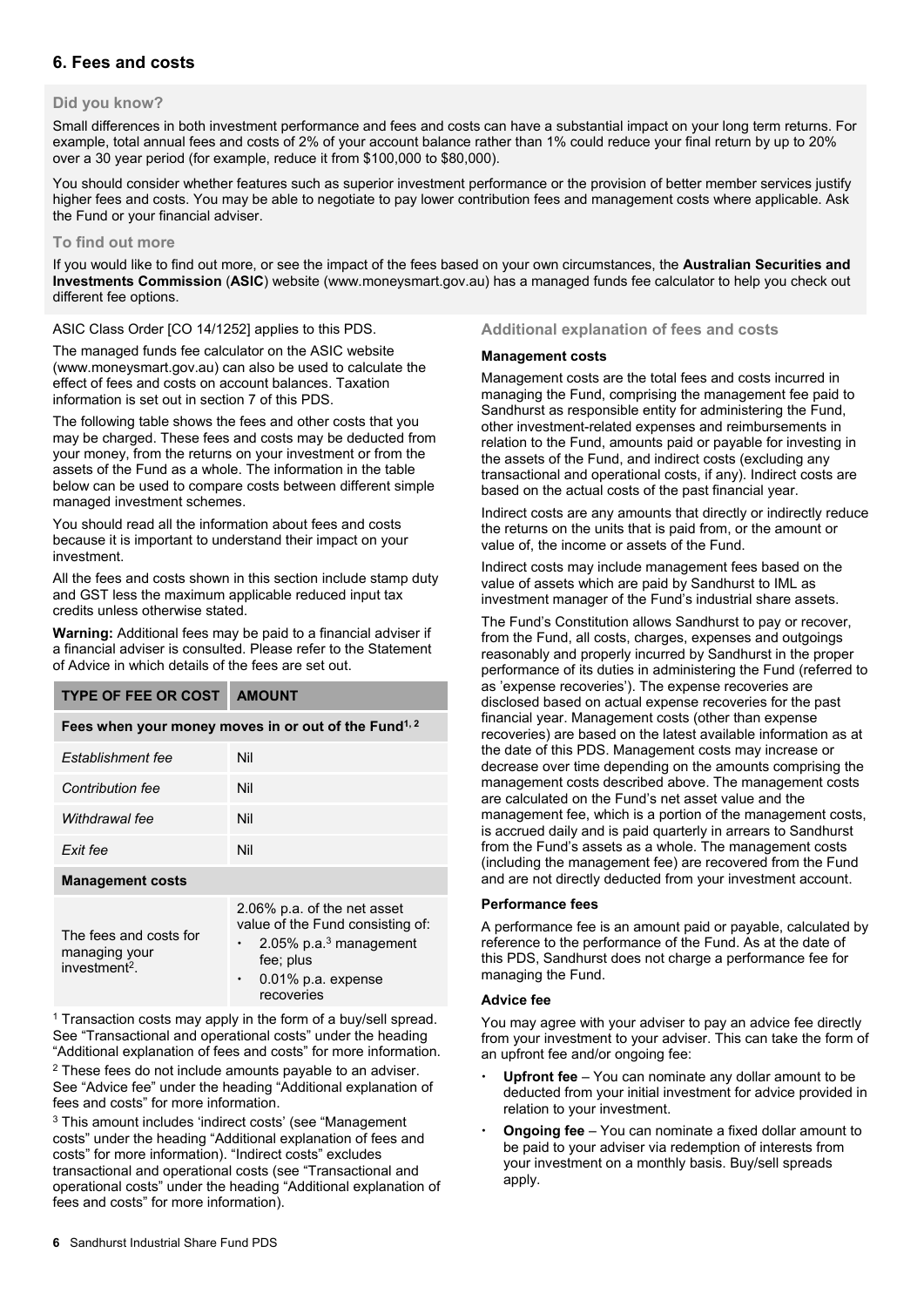#### **Transactional and operational costs**

In addition to management costs, the Fund may incur transactional and operational costs when acquiring and disposing of certain Fund assets. These costs may include clearing costs, brokerage, stamp duty and expenses. These costs are paid for by the Fund when they are incurred and are reflected in the Fund's unit price. These costs are not paid to Sandhurst as a fee and are not charged directly to investors, rather they are deducted from the income or assets of the Fund. These costs represented 0.15% of the Fund's net asset value for the past financial year. These costs may vary depending on the level of Fund transactions but Sandhurst estimates that these costs are unlikely to be materially different for the current financial year.

#### **Investor buy/sell spread**

Transaction costs will also be charged to you when you buy and sell units in the Fund in the form of a buy/sell spread. The buy/sell spread is an additional cost to you and is designed to fairly allocate costs associated with buying and selling Fund assets as a result of investors acquiring or withdrawing units in the Fund, such as brokerage, taxes and expenses as well as the differences between the bid/offer prices of investments traded as a result of investor transactions. The buy/sell spread is retained by the Fund and is not a fee payable to Sandhurst.

A buy spread of 0.25% applies to each application in the Fund and a sell spread of 0.25% applies to each withdrawal. For example, if you invested \$50,000 in the Fund the cost of the buy spread would be \$125. The buy/sell spread may change from time to time without prior notice. The Fund's application and withdrawal prices are updated regularly and can be found at www.sandhursttrustees.com.au/prices.

#### **Example of annual fees and costs for the Fund**

The following table gives an example of how the fees and costs for the Fund can affect your investment over a one-year period. You should use this table to compare the Fund with other managed investment products.

| <b>EXAMPLE:</b><br><b>Sandhurst Industrial Share</b><br>Fund      |            | <b>BALANCE OF \$50,000</b><br><b>WITH A CONTRIBUTION</b><br>OF \$5,000 DURING YEAR                                                                                    |  |
|-------------------------------------------------------------------|------------|-----------------------------------------------------------------------------------------------------------------------------------------------------------------------|--|
| Contribution<br>Fees                                              | Nil        | For every additional \$5,000<br>you put in, you will be<br>charged \$0.                                                                                               |  |
| <b>PLUS</b><br>Management<br>Costs                                | 2.06% p.a. | And, for every \$50,000 you<br>have in the Sandhurst<br>Industrial Share Fund, you<br>will be charged \$1,035 each<br>year.                                           |  |
| <b>EQUALS</b><br>Cost of<br>Sandhurst<br>Industrial<br>Share Fund |            | If you had an investment of<br>\$50,000 at the beginning of<br>the year and you put in an<br>additional \$5,000 during that<br>year, you would be charged<br>fees of: |  |
|                                                                   |            | \$1,035*                                                                                                                                                              |  |

\* Additional fees may apply, in the form of the buy/sell spread. The actual amount you will be charged depends on the timing of additional investments and the actual indirect costs and expense recoveries. This example assumes that the additional contribution of \$5,000 is invested at the end of the year. For this Fund, the minimum balance is \$2,000 and the minimum additional investment is \$100.

#### **Changes to fees**

Fees and costs can be changed at any time by Sandhurst in accordance with the Fund's Constitution without your consent.

If fees and charges payable to Sandhurst increase, you will be given at least 30 days' prior notice. Other costs, such as the buy/sell spread may change at any time without prior notice to you. Indirect costs and expense recoveries are based on costs incurred by the Fund in the past financial year and may be different in the current and future financial years.

#### **Tax**

For information about tax, please see section 7 "How managed investment schemes are taxed".

> You should read the important information about 'Fees and costs' before making a decision. Go to section 2 of the Reference Guide at www.sandhursttrustees.com.au/pds. The material relating to the 'Fees and costs' may change between the time when you read this Statement and the day when you acquire the product.

# **7. How managed investment schemes are taxed**

**Warning:** Investing in a registered managed investment scheme is likely to have tax consequences. The Australian taxation system is complex and individual investors have different circumstances. Persons are strongly advised to seek professional tax advice.

In summary, when investing in the Fund, investors should note that:

- Registered managed investment schemes generally do not pay tax on behalf of investors.
- Investors will be assessed for tax on income and capital gains generated by the Fund in the year to which their entitlement relates, irrespective of whether the income is reinvested or the income payment occurs at a later date.
- Tax components of Fund distributions will be allocated to investors on a fair and reasonable basis.
- The Fund will pass through the investors' share of any tax credits received during the year.
- The Fund has made a 'capital election' under the tax regime for Managed Investment Trusts (MIT) and it continues to be an eligible MIT.
- Investors may be liable for tax on capital gains realised on the sale of units in the Fund, either by withdrawal, switch or transfer.

The brief summary of taxation information provided above relates only to Australian tax residents who hold their Fund units on capital account for income tax purposes. You should not rely on this summary.

> You should read the important information about 'How managed investment schemes are taxed' before making a decision. Go to section 3 of the Reference Guide at www.sandhursttrustees.com.au/pds. The material relating to 'How managed investment schemes are taxed' may change between the time when you read this Statement and the day when you acquire the product.